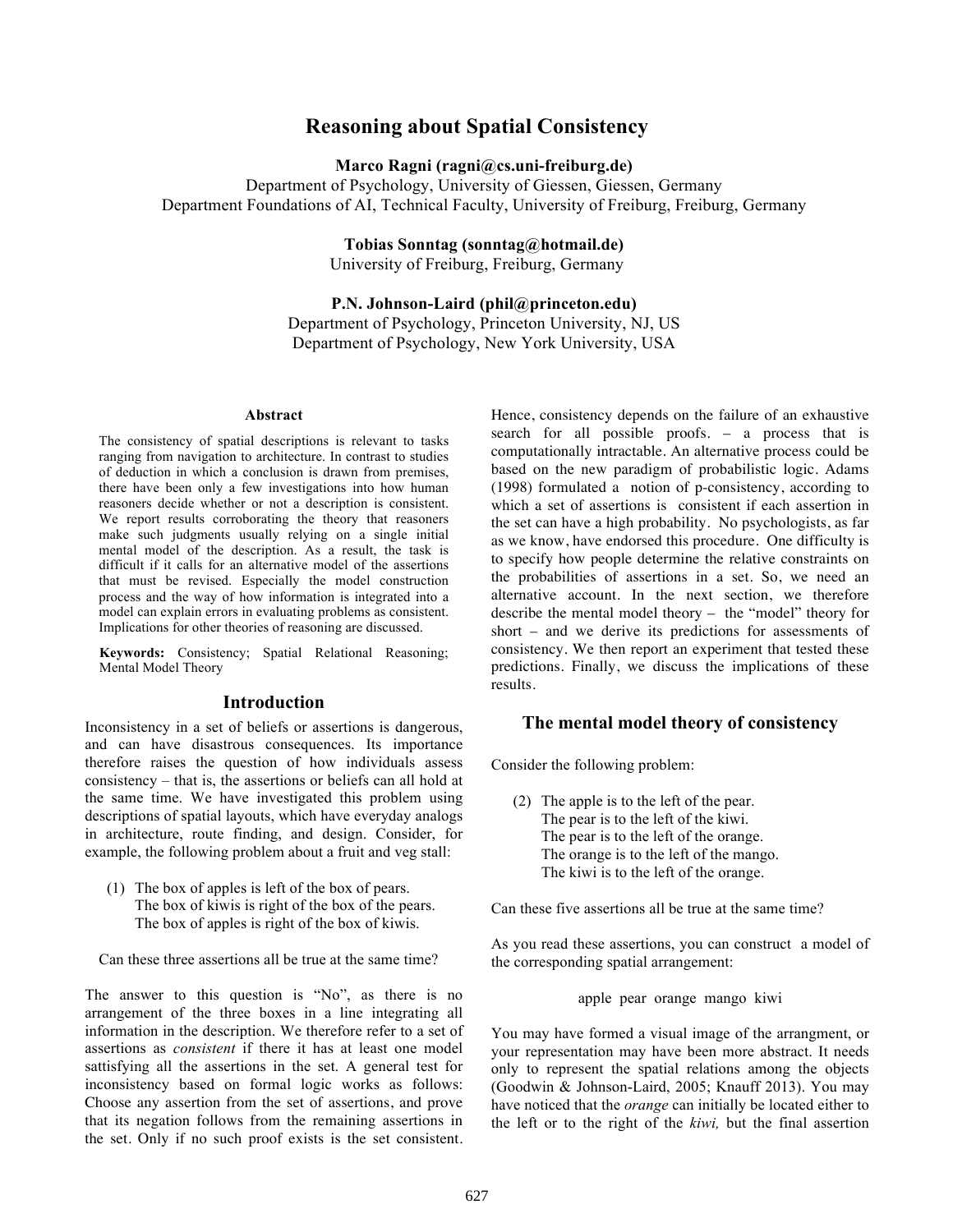resolves the interminancy. The example illustevaluates a *a*  temporary spatial indeterminacy (e.g., Johnson-Laird & Byrne, 1991): although the set of assertions yields a determinate arrangement, during their interpretation more than one arrangement is possible. Likewise, reasoners often initially construct a *preferred* mental model*,* and neglect other possible mental models (e.g., Ragni & Knauff, 2013). This leads us to the first research question: *Although all assertions form a determinate description has the indeterminacy during the construction process an influence on reasoning performance?* If so, this would not only support a model based approach, but show that the model construction process is a relevant factor in deciding consistency. Preferred models are incrementally constructed, i.e., during the construction process each new premise information is taken incrementally into account. Such a model construction process saves working memory capacity, since each bit of information is immediately processed and integrated into the model (Johnson-Laird & Byrne, 1991). For the different construction principles please refer to Table 1.

**Table 1.** Construction principles for the first four assertions leading to three possible models in the indeterminate problem (2). The fifth assertion eliminates all models but the *right-most insertion model*. The asterisk denotes the initial model.

| Insertion principle      | Model                               |
|--------------------------|-------------------------------------|
| Right-most insertion*    | apple pear kiwi orange mango        |
| Mix-Left/Right insertion | apple pear orange kiwi mango        |
| Left-most insertion      | apple pear <b>orange</b> mango kiwi |

Consequently, participants may construct the following mental model for the first four assertions of Problem 2:

> apple pear kiwi orange mango . . .

where the ellipsis denotes implicit models – in this case the other models that can be found in Table 1. The fifth assertion is consistent with these possibilities because it holds in the explicit mental models, and the model that is present to the participants is the same as the explicit mental models (all other models in Table 1), and yields the response: "yes (all assertions are consistent)." In contrast, consider the following problem:

(3) The apple is to the left of the pear. The kiwi is to the right of the pear. The orange is to the right of the pear. The orange is to the left of the mango. The mango is to the left of the kiwi.

Again, can these five assertions all be true at the same time? This set of five assertions is not consistent with the initial model (apple pear kiwi orange mango). The fifth assertion 'The mango is to the left of the kiwi' forces the reasoner to revise the recently constructed initial model to the model

#### apple pear orange mango kiwi

as the fifth assertion conflicts the previous built model. The fifth assertion (in problem 3) does not hold in the preferred or initially constructed model (built after the assertions 1-4, cp. Table 1), but only in the model constructed according to the leftmost insertion principle. In this sense we would have a mismatch between the initial model (the model: apple pear kiwi orange mango) and the fifth assertion ("The mango is to the left of the kiwi"). Of course, all five statements are consistent.

Thus, the theory of mental models predicts that reasoners may have some difficulty in inferring that problems such as 3 are consistent, as the participants will have a conflict with their initial model they constructed after the first four assertions. The fifth assertion does not correspond with the initial model of the four assertions and so individuals should respond, "no" – in contrast to Problem 2.

Human reasoners tend to evaluate a given set of assertions as inconsistent if it does not match the initially built mental model, which is constructed according to the *right-most insertion principle* (see Table 1) – that is an alternative name for the first-free-fit principle (Ragni & Knauff, 2013). This initial mental model is the central explanation pattern in reasoning towards consistency. Even if a description is consistent, a failure to build this model will result in an erroneous answer.

If participants construct initial models then the way information is integrated should have as well an influence. This effect has been investigated for deductive reasoning in the *premise order effect*. Knauff, Rauh, Schlieder and Strube (1998) conducted an experiment to test the empirical differences of continuous, semi-continuous, and discontinuous premise orders in spatial relational reasoning (following Ehrlich & Johnson-Laird, 1982). The continuous order and the semi-continuous order led to 60% correctness and the discontinuous order to 50% only. The premise order effect is explained with the effort to construct a mental representation of the premises. In continuous and semicontinuous descriptions, a common middle term of two successive premises exists. Since this is not the case in discontinuous premise orders, these premises are more difficult to process and we will leave these problems out. Again, if participants are successively integrating information than reasoners struggle more when drawing valid conclusions from a set of assertions that cannot be successively integrated into one initial model. In the continuous premise order condition (cp. Table 2), each assertion (but the first) contains one new introduced object.

Both aspects – the way and kind of the construction of the initial mental model are the two main predictions of the mental model theory to explain human evaluation of consistency and will be investigated in the following.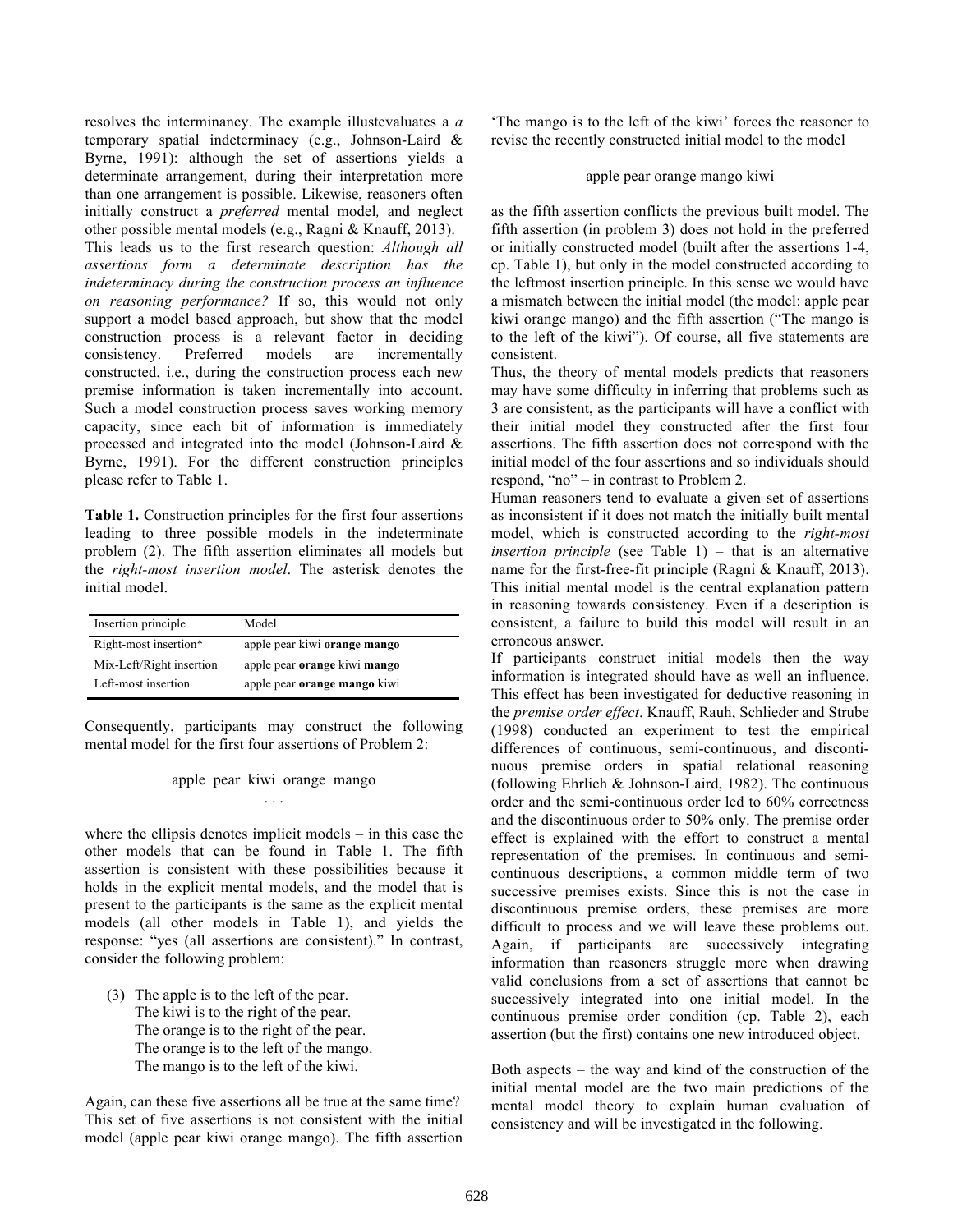## **The experiment**

The participants' task was to evaluate whether or not spatial descriptions were consistent. Half of the problems were determinate and half of them had a local inderminacy that the fifth assertion resolved. One third of the indeterminate problems asked for the preferred model (no mental model revisions necessary), one third asked for the alternative models with a revision distance 1 from the preferred model and one third asked for the alternative models with a revision distance 2 from the preferred model.

**Table 2.** Determinate (left column) and indeterminate (right column) one-dimensional problems. We obtained a semicontinuous premise order by exchanging the first two premises, which implies a directional change during the postulated model building rather than the fleshing out of a sub-model. All of these problems were also available in an inconsistent and vertical version.

|                                     | <b>Determinate problems</b>  | <b>Indeterminate problems</b>  |  |
|-------------------------------------|------------------------------|--------------------------------|--|
| continuous premise order<br>premise |                              |                                |  |
|                                     | number                       |                                |  |
|                                     | The apple left of the pear   | 1 The apple left of the pear   |  |
| 2                                   | The pear left of the kiwi    | 2 The pear left of the kiwi    |  |
| 3                                   | The kiwi left of the orange. | 3 The pear left of the orange  |  |
| 4                                   | The orange left of the mango | 4 The orange left of the mango |  |
| 5                                   | The pear left of the mango   | 5 The pear left of the mango   |  |
| semi-continuous premise order       |                              |                                |  |
| 2                                   | The pear left of the kiwi    | 2 The pear left of the kiwi    |  |
| 1                                   | The apple left of the pear   | 1 The apple left of the pear   |  |
| 3                                   | The kiwi left of the orange. | 3 The pear left of the orange  |  |
| 4                                   | The orange left of the mango | 4 The orange left of the mango |  |

#### **Participants**

We tested 27 logically naive participants (15f/12m; mean age 27 years) on an online website, Amazon's Mechanical Turk, and paid them a nominal fee for their participation.

5 The pear left of the mango 5 The pear left of the mango

#### **Materials**

The problems consisted of five assertions stating spatial relations of five objects. Each of the first four successive assertions introduced a new object, which was randomly inserted from a list of either fruits (*apple*, *peach*, *orange*, etc.) or "breakfast items" (*toast*, *bagel*, *biscuit*, etc.). The forty problems differed in five independent variables with respect to *consistency, determinacy of the description, premise order, distance, and type of relation.* 

Half of the problems were consistent (e.g., Problem 2) and half of the problems inconsistent (e.g., Problem 1). We also manipulated the *determinacy of the description,* so that half of the problems' descriptions are determinate (see, Table 2), i.e., they allow for only one model after four presented assertions, and half of them were indeterminate, i.e., they

allowed for three possible arrangements of the objects. This indeterminacy appears, however, only in the first four assertions, after the fifth assertion, each problem description is determinate. The indeterminate problems differed variable in the *revision distance of the initial model* to integrate the last assertion. It can require zero vs. one vs. two spatial operations from the initially built mental (see Table 1).

The third variable is the *sequence*, i.e., are the first two assertions continuous or semi continuous (see Table 2). We manipulated this by exchanging the first two assertions. We counterbalanced the problems regarding the *type of relation*, i.e., half of the problems used horizontal relations like left and right and half of the problems vertical relations (above and under).

## **Design and Procedure**

Our 40 problems differed in the three variables outlined above: Determinate vs. indeterminate problems, consistent vs. inconsistent, and the sequence of the premises. In order to examine possible effects of revising initial models, we only considered the consistent indeterminate tasks and differentiated the type of conflict to the initial model. First, only for consistent tasks we can interpret a negative response as an indicator of difficulty. Second, for these problems a conflict to the initial model does not mean a conflict to its consistency. In the condition '0' (the *rightmost insertion principle* in Table 1), the representation of an initial model was possible till the last introduced assertion. In 1-step-revised-model condition (the *mixleft/right-insertion* principle in Table 1), a revision of the model only required the revision of two objects of the initial model. In the 2-revised-model condition (the *leftmostinsertion principle* in Table 1), more operations were needed to revise the initial model and detect the problems' consistency. Assuming the representation of an initial model, we expected increasing difficulty related to the number of operations necessary.

Each participant received all 40 problems and acted as their own controls. Each problem and each assertion were presented self-paced. After the participants received the fifth assertion, which either was consistent or inconsistent with the four preceding assertions (consistent vs. inconsistent), they had to consider the consistency of each problem. Participants could verify ("*y*") or reject ("*n*") all the assertions by answering the question "*Could all of these assertions be true at the same time?*" The problems were presented in a randomized order. Reading and response times were recorded as well as the correctness of answers and analyzed as dependent variables.

## **Results and Discussion**

Six participants were excluded from the analysis, as their accuracy did not differ significantly from chance. The remaining 21 participants solved an average of 85% of all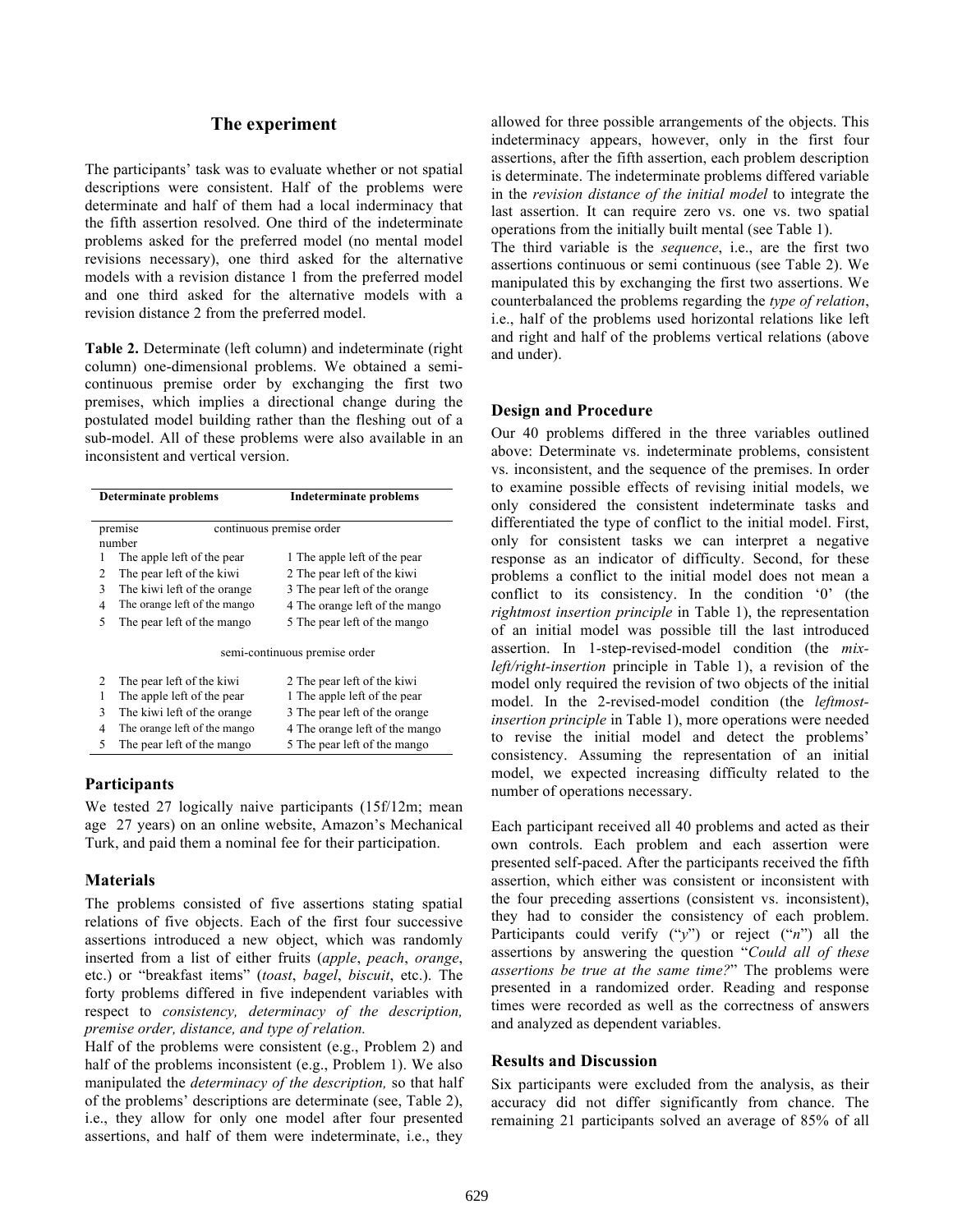problems correctly. Table 3 presents the percentages of correct response in each of the 4 main conditions.

Reasoners correctly identified as consistent determinate descriptions (90%) more often than descriptions that were locally indeterminate (72%, Wilcoxon test,  $z = 3.08$ ,  $p < .01$ ) [1-tailed]) and the same pattern holds for the reaction times (29.0 vs. 23.4, Wilcoxon test, *z =* 2.88, *p* < .01 [1-tailed], see Figure 1). The participants identified inconsistent problems (89%) in general significantly more often than consistent ones  $(82\%, z = 2.12, p < .05$  [2-tailed], r = -.46).

**Table 3.** Aspects of the experimental problems, correctness in percentage and response times in seconds. Half of the problems are determinate and in half of the problems the first four assertions were indeterminate and allowed for three models (initial model, 1-step revised initial model, and 2-step revised initial model). .

| <b>Problems</b>                       | <b>Correctness</b><br>in $%$ | Response<br>times |
|---------------------------------------|------------------------------|-------------------|
| Overall mean                          | 85                           | 26.8s             |
| Determinate descriptions              | 90                           | 29.0s             |
| Indeterminate descriptions            | 72                           | 23.4s             |
| Models after 4 <sup>th</sup> premise: |                              |                   |
| Initial model                         | 93                           | 24.3s             |
| 1-step revised initial model          | 80                           | 30.7s             |
| 2-step revised initial model          | 49                           | 31.3s             |
| Continuous assertions                 | 85                           | 25.1s             |
| Semi-continuous assertions            | 84                           | 28.4s             |

In the indeterminate condition the first four assertions allowed for three different models (cp. Table 1), while with the fifth assertion the set of assertions was again a determinate description and, hence, allowed for one model only. The more transformation steps the fifth assertion requires from the initial model the lower was the correctness rates and the higher are the response times: If there is no revision step necessary (i.e., if the fifth assertion is consistent with the initial model the correctness is 93%); if the fifth assertion requires one revision-step of the initial model (cp. Table 1) the accuracy and response times are lower than in the initial model condition (80%, Wilcoxon test,  $z = 1.98$ ,  $p < .01$ ; response times: 24.3s vs. 30.7s, Wilcoxon test,  $z = 1.68$ ,  $p < .05$ ). The same pattern holds if two model revisions are necessary (correctness 49%, Wilcoxon test,  $z = 3.36$ ,  $p < .001$ ; response times: 24.3s vs. 31.3s, Wilcoxon test,  $z = 1.90$ ,  $p < .05$ ). The manipulation of the first two assertions' order (the continuous order vs. semi-continuous order cp. Table 2) did not effect mean correctness to a significant extent (85% vs. 84%, Wilcoxon test,  $z = .34$ ,  $p = .735$ ). However, participants needed significantly more time to generate answers, in the semicontinuous case (when the first two assertions were exchanged; 25.1s vs. 28.4s, Wilcoxon test, *z =* 2.17, *p* < .05 [1-tailed],  $r = -.46$ ). This delay can be traced back to longer reading times for the third assertion in the semi-continuous

order in contrast to the continuous order. This supports again a continuous integration of information into a model during the reasoning process. In accordance with previous results (Ragni, Fangmeier & Schleipen, 2007) orientation of relations differed between the postulated vertical model building (87%) prompted by the relation *above*, and the supposed horizontal model building prompted by the horizontal relation *left* (83%, Wilcoxon test,  $z = 1.77$ ,  $p <$ .05 [1-tailed]).



**Figure 1.** Correctness rates (left abscissa, black bar) and response times (right abscissa, grey bar) for consistent problems compared for the fifth assertion true in the initialmodel condition (0), 1-step revised-model condition (1), and 2-step revised-model condition (2) with ascending transformation distance to the initial model implicated by the first four assertions.

## **General Discussion**

In contrast to an evaluation in formal logic, the order of assertions has a major effect on human evaluations of consistency. This finding occurs even when a description is determinate and consistent, e.g.:

> The apple is to the left of the pear. The pear is to the left of the kiwi. The pear is to the left of the orange. The orange is to the left of the mango. The kiwi is to the left of the orange.

Can all five of these assertions be true at the same time?

Reasoners can construct a model of the first two assertions:

## apple pear kiwi

But, how are they to interpret the third assertion? The orange could be to the right of the kiwi or it could be between the pear and the kiwi. The final assertion in the description resolves the indeterminacy, but nevertheless its local occurrence impedes the evaluation of the description as consistent. Indeed, if a subsequent assertion contradicts an initial model, then the chances increase that reasoners will err and evaluate the description as inconsistent.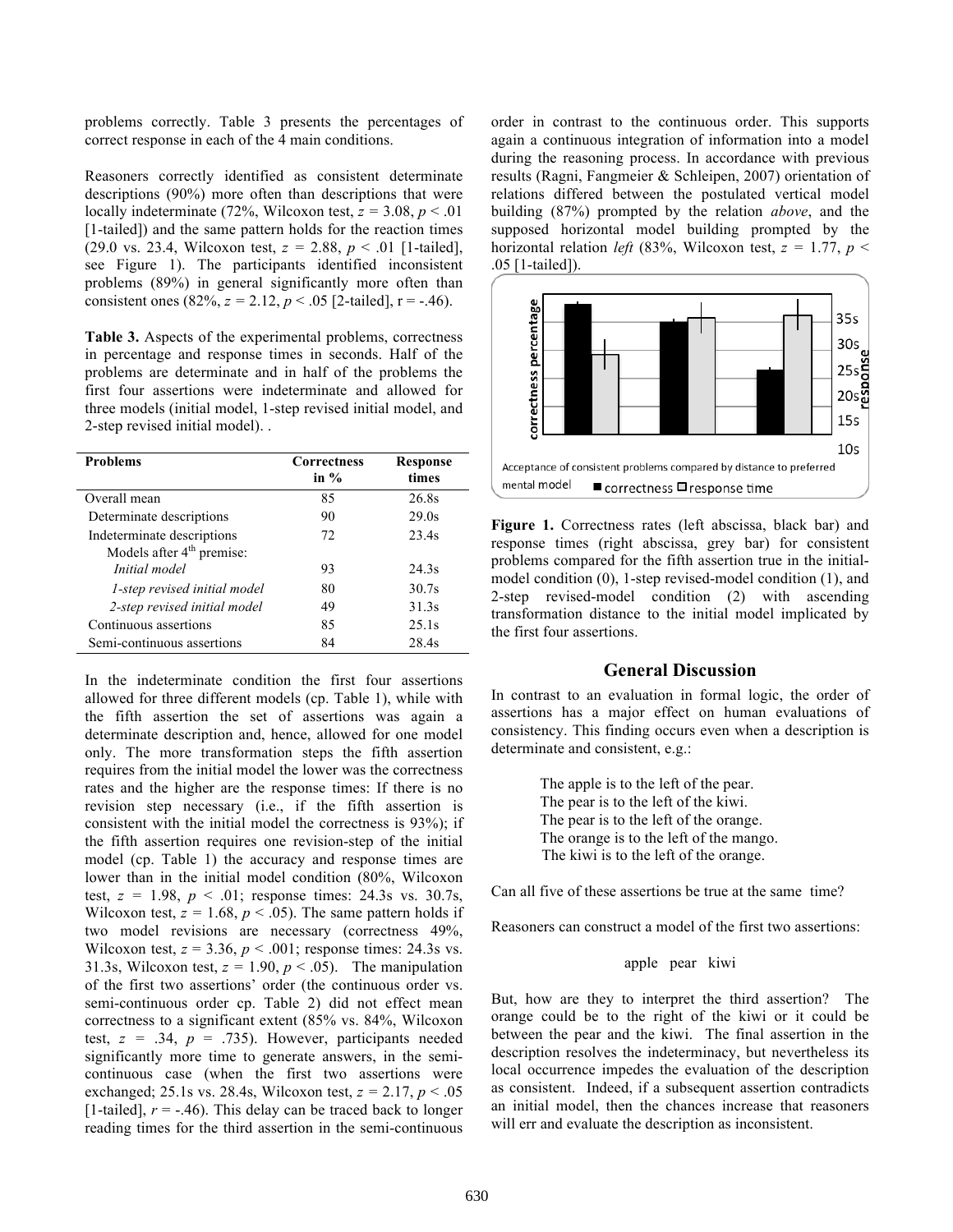Similar difficulties occur when the referents in a description are ordered discontinuously, e.g.:

> The apple is to the left of the pear. The orange is to the left of the mango. The pear is to the left of the orange, etc.

The second assertion cannot be integrated into the model of the first assertion until reasoners interpret the third assertion. This discontinuity contributes to the difficulty of evaluating consistency. But, theories that do not postulate the construction of mental models have difficulty in explaining the phenomenon.

A byproduct of our investigation was the finding that human reasoners find it slightly easier to work in a vertical direction, e.g., *A is above B*, than in a horizontal direction, e.g., *A is to the left of B* (see Ragni, Fangmeier, & Schleipen, 2007, for similar results). Why the difference occurs remains an open question, but studies of spatial orientation have shown that individuals are less likely to confuse vertical relations with left-to-right relations (Sholl & Egeth, 1981).

The two main alternatives to the model theory – mental logic and probability logic – have not addressed reasoning about the consistency of spatial descriptions. The only general method for testing consistency in mental logic is to negate one assertion, and to try to prove that it follows from the remaining assertions (e.g., Rips, 1994). If it does, then the description is inconsistent; if it doesn't then the description is consistent provided that one has made an exhaustive search and the logic is complete. The case of consistency can lead to a potentially exponential blow-up of the applications of rules governing the transitivity of spatial relations. In contrast, an inconsistency can be discovered in a single proof that the negated assertion follows from the remaining assertions. The notion that naïve reasoners grasp these principles seems unlikely. Moreover, the account fails to explain the difference in difficulty between two consistent problems: problem 2 was evaluated correctly on 93% of trials, whereas problem 3 was evaluated correctly on only 49% of trials. The model theory predicts the difference because problem 2 is straightforward whereas problem 3 has a fifth assertion calling for reasoners to revise their model of the earlier assertions. Neither problem yields a proof than the negation of one assertion follows from the other assertions.

The difference in difficulty between problems in a vertical dimension and those in a horizontal dimension makes sense in the model theory: a confusion between left and right should be echoed in the construction of models. But, it is inexplicable for theories based on formal rules: there is no reason why the transitivity of *above* should be easier to grasp than the transitivity of *left*. The concept of lexical marking according to which marked items are harder to work with than unmarked items (see, e.g., Clark, 1969; Evans, Newstead, & Byrne, 1993). Both *left* and *right* are marked, whereas *above* is unmarked and *below* is marked. The difference might potentially account for our result.

Taken together the mental logic theory leaves the questions about the reasoning performance differences in indeterminate cases open. For deductive reasoning Van der Henst (2002) proposed to extend the set of reasoning rules for rules of indeterminacy. This would, however, not help in our case than all five assertions together are a determinate description of the problems and thus not requiring any mental logic rules of indeterminacy.

Probabilistic approaches can explain deductions from conditional and quantified premises (e.g., Oaksford & Chater, 2001). But, the evaluation of consistency challenges this approach (Kunze *et al*. (2011). As we have argued in the introduction, psychologists have not applied the notion of probabilistic-consistency (Adams, 1998) to human reasoning. As in the case of theories based on logic, it is not obvious how it can explain our principal results. A further difficulty is to account for how people estimate the relative probabilities of spatial assertions.

In contrast, to its alternatives, the model theory provides a simple explanation of the phenomena. If, and only if, individuals can build a model of a set of assertions then they judge them to be consistent. An initial model may clash with a subsequent assertion. Reasoners may then search for an alternative model to accommodate the assertion. Even if they find one, the task is harder than when the initial model accommodates all the subsequent assertions. Likewise, the task will be harder when there is a discontinuity in the referents. Reasoners have to bear in mind two separate spatial relations, which they can integrate only in the light of a subsequent assertion. Once again, this factor adds to the difficulty of evaluating consistency.

In conclusion, reasoning about the consistency of descriptions is important in everyday life. The model theory provides an account of how naïve reasoners carry out this task, and our investigation has corroborated its main predictions.

#### **Acknowledgements**

The research was partially supported by the DFG with a Heisenberg grant (RA 1934/3-1) and a DFG research grant (RA 1934/2-1) in the SPP 1516 "New frameworks of Rationality" to the first author. The authors are grateful to Stephanie Schwenke for proof-reading and Eva-Maria Steinlein for comments and discussions.